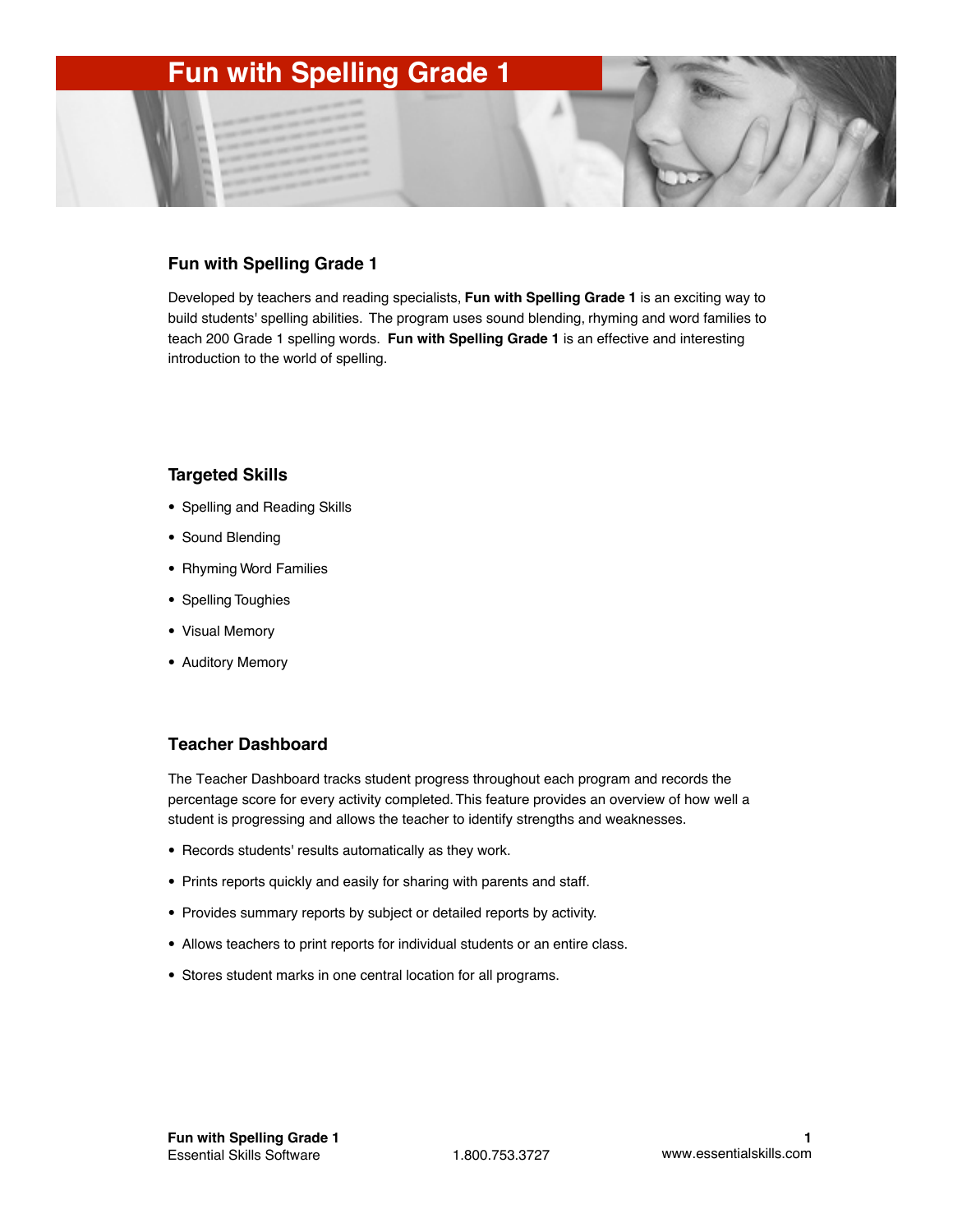|  |  |  |  | Activity Key - For All Lists of Words |
|--|--|--|--|---------------------------------------|
|--|--|--|--|---------------------------------------|

| <b>ACTIVITY NAME</b>                     | <b>INSTRUCTIONS</b>                                                                   |  |
|------------------------------------------|---------------------------------------------------------------------------------------|--|
| <b>Word Match</b>                        | Find the word to match the first word in each row.                                    |  |
| <b>Hear and Match</b>                    | Click on the word you hear and say it.                                                |  |
| <b>Type Right</b>                        | Type each word in the list.                                                           |  |
| <b>Word Builder</b>                      | Click on the letters that will make words for the word<br>family.                     |  |
| <b>Word Games - Concentration</b>        | Find the matching words to see the hidden picture.                                    |  |
| <b>Word Games - Word Search</b>          | Find the hidden word and click on each letter of the<br>word.                         |  |
| <b>What's Missing</b>                    | Type the word you hear and fill in the missing letters.                               |  |
| <b>Jumble Words - Activity 1</b>         | Match the scrambled words with the correct words.                                     |  |
| <b>Jumble Words - Activity 2</b>         | Type or click on the letters in the correct order to<br>unscramble the word you hear. |  |
| <b>Spelling Bee - Spelling Dictation</b> | Type the letters of the word you hear.                                                |  |
| <b>Spelling Bee - Flashcard Spelling</b> | Click on start then type the letters for each word.                                   |  |
| <b>Review - Rhyming Words</b>            | Click on the words that rhyme with the first word in<br>each row.                     |  |
| <b>Review - Rhyming Words 2</b>          | Click on the words that do not rhyme with the first<br>word in each row.              |  |
| <b>Review - Gumball</b>                  | Color the gumballs that fit the word family pattern.                                  |  |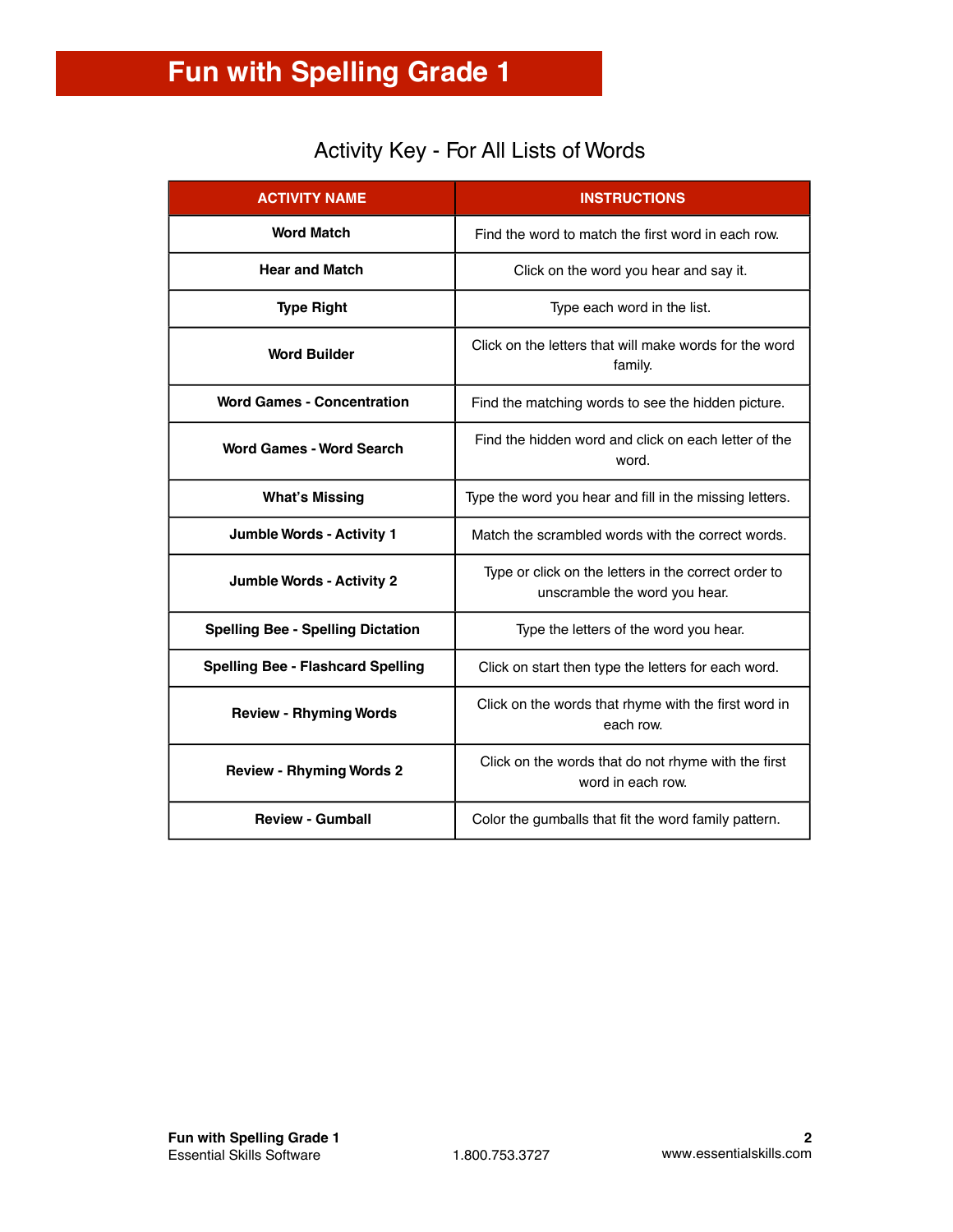# Word Lists

### Short "a" Word Families

| <b>WORD FAMILY</b> | <b>WORDS</b>                           |  |
|--------------------|----------------------------------------|--|
| "ad" family        | bad, dad, fad, had, lad, mad, pad, sad |  |
| "ag" family        | bag, tag, wag, rag, sag, hag           |  |
| "am" family        | dam, ham, jam, ram, am                 |  |
| "an" family        | can, man, fan, pan, ran, tan, van, an  |  |
| "at" family"       | bat, mat, pat, rat, sat, cat, hat      |  |

### Short "e" Word Families

| <b>WORD FAMILY</b> | <b>WORDS</b>                           |  |
|--------------------|----------------------------------------|--|
| "ed" family        | bed, fed, wed, led, red                |  |
| "ell" family       | bell, sell, tell, well, yell, fell     |  |
| "en" family        | den, hen, men, pen, ten                |  |
| "et" family        | bet, get, let, jet, met, net, set, wet |  |

### Short "i" Word Families

| <b>WORD FAMILY</b> | <b>WORDS</b>                             |  |
|--------------------|------------------------------------------|--|
| "id" family        | bid, did, hid, kid, lid, rid             |  |
| "ig" family        | big, dig, fig, jig, pig, rig, wig        |  |
| "ill" family       | will, bill, fill, kill, mill, pill, hill |  |
| "in" family        | fin, pin, win, tin, in                   |  |
| "it" family        | bit, fit, lit, pit, it, sit, hit         |  |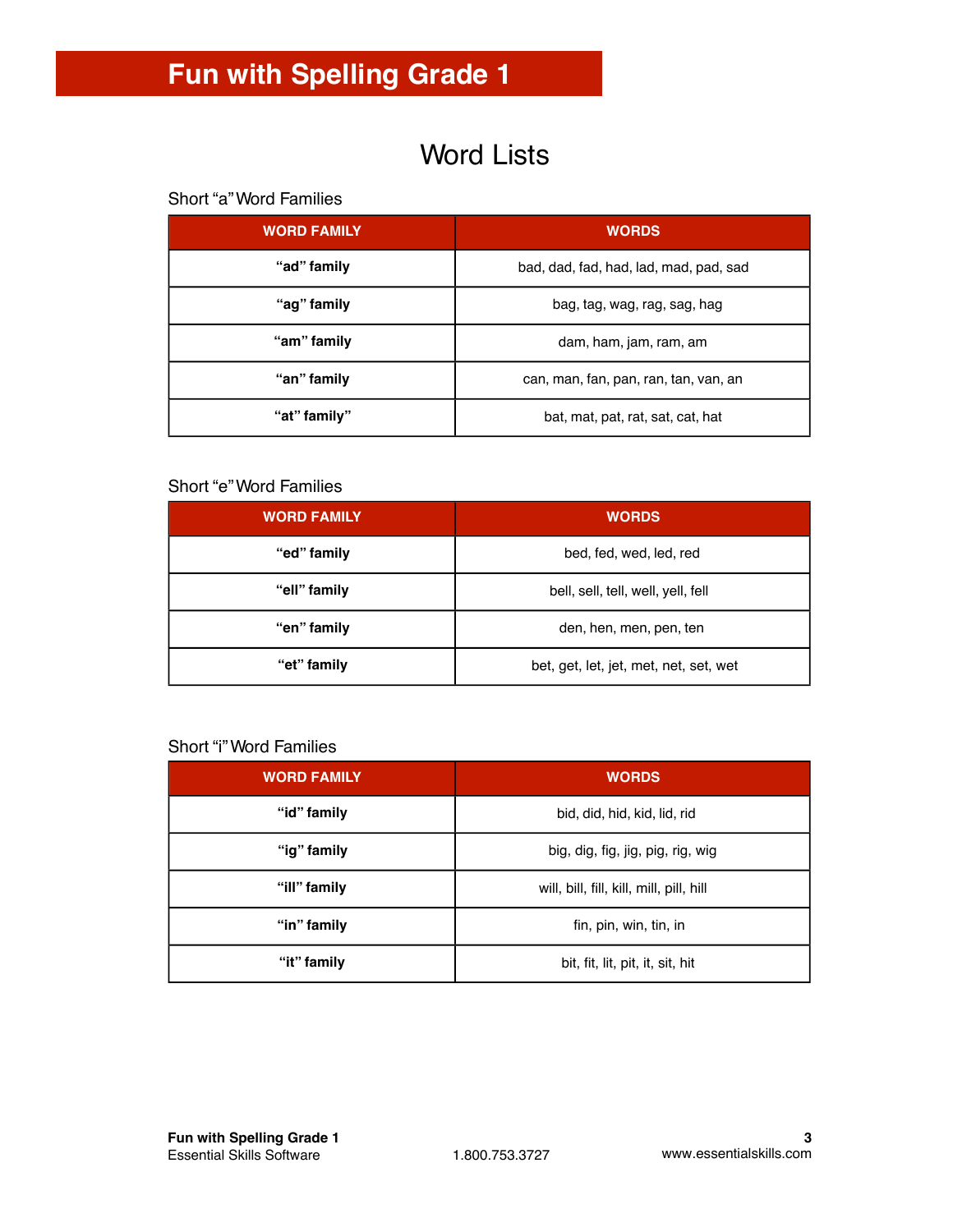# **Fun with Spelling Grade 1**

### Short "o" Word Families

| <b>WORD FAMILY</b> | <b>WORDS</b>                      |  |
|--------------------|-----------------------------------|--|
| "ob" family        | job, mob, rob, sob, cob, lob      |  |
| "og" family        | log, dog, frog, jog, hog, fog     |  |
| "op" family        | hop, pop, top, mop, cop, stop     |  |
| "ot" family        | got, hot, not, pot, rot, dot, lot |  |

# Short "u" Word Families

| <b>WORD FAMILY</b> | <b>WORDS</b>                      |  |
|--------------------|-----------------------------------|--|
| "ub" family        | cub, rub, sub, tub, hub           |  |
| "ug" family        | bug, dug, hug, jug, mug, rug, tug |  |
| "un" family        | bun, fun, gun, nun, pun, run, sun |  |
| "ut" family        | but, cut, gut, hut, jut, nut, rut |  |

### Other Word Families

| <b>WORD FAMILY.</b> | <b>WORDS</b>                  |  |
|---------------------|-------------------------------|--|
| "ay" family         | day, way, may, say, pay, stay |  |
| "e" family          | he, be, she, me, we           |  |
| "o" family          | go, so, no, do, to            |  |